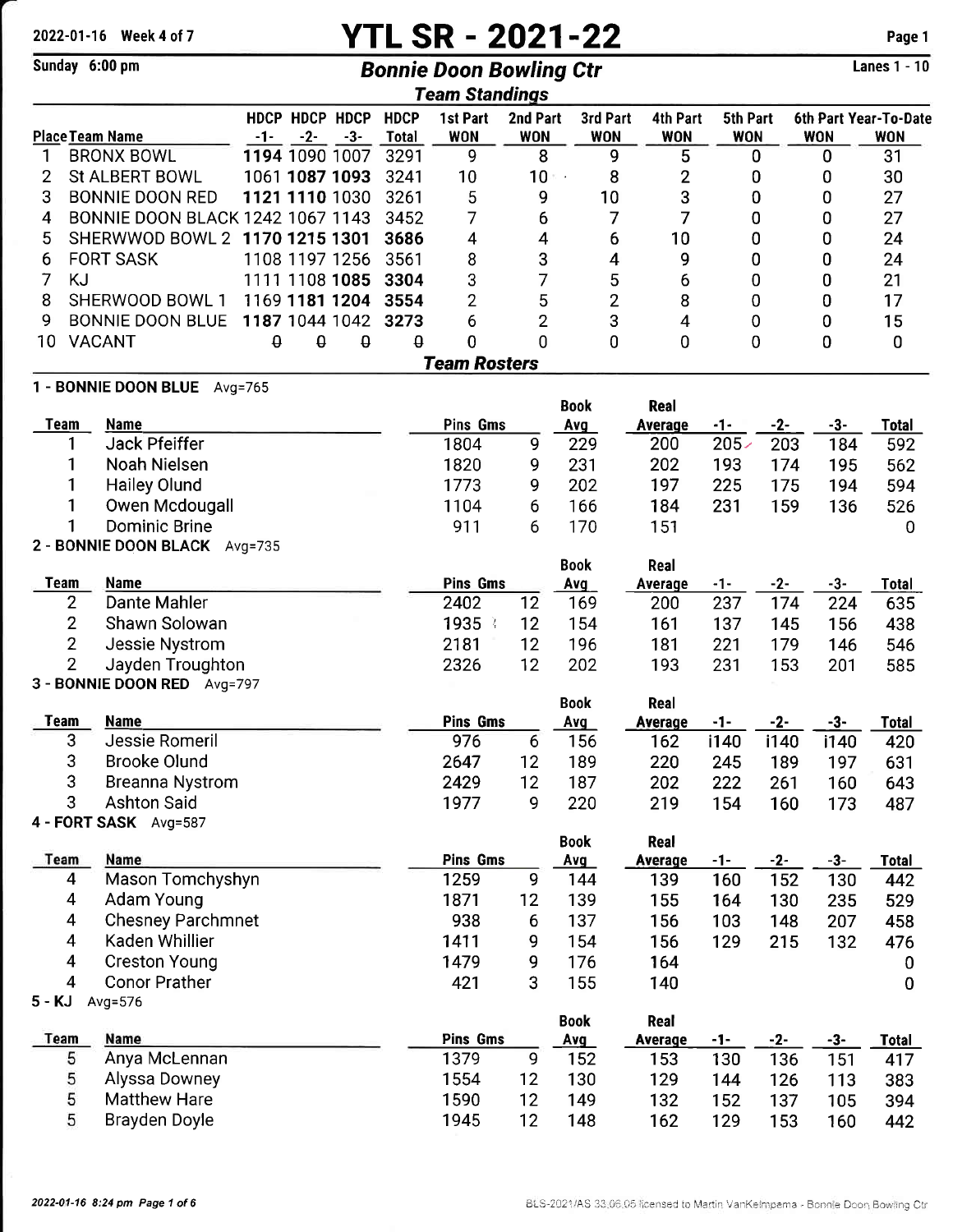|                | 2022-01-16 Week 4 of 7      | <b>YTL SR - 2021-22</b> |    |             |                |       |       |       | Page 2       |
|----------------|-----------------------------|-------------------------|----|-------------|----------------|-------|-------|-------|--------------|
|                | 6 - SHERWOOD BOWL 1 Avg=771 |                         |    |             |                |       |       |       |              |
|                |                             |                         |    | <b>Book</b> | Real           |       |       |       |              |
| <b>Team</b>    | Name                        | <b>Pins Gms</b>         |    | Avg         | Average        | $-1-$ | $-2-$ | $-3-$ | <b>Total</b> |
| 6              | <b>Madison Jenkins</b>      | 2455                    | 12 | 213         | 204            | 294   | 204   | 225   | 723          |
| 6              | <b>Tristan Paterson</b>     | 2144                    | 12 | 206         | 178            | 147   | 180   | 242   | 569          |
| 6              | Jake Cornell                | 2546                    | 12 | 206         | 212            | 211   | 253   | 181   | 645          |
| 6              | Keera Usman                 | 1595                    | 9  | 221         | 177            | 157   | 184   | 196   | 537          |
| 6              | Jeremiah Said               | 664                     | 3  | 243         | 221            |       |       |       | 0            |
|                | 7 - SHERWWOD BOWL 2 Avg=745 |                         |    |             |                |       |       |       |              |
|                |                             |                         |    | <b>Book</b> | <b>Real</b>    |       |       |       |              |
| <b>Team</b>    | Name                        | Pins Gms                |    | Avg         | <b>Average</b> | $-1-$ | $-2-$ | -3-   | <b>Total</b> |
| 7              | Sureena Usman               | 1751                    | 9  | 167         | 194            | 187   | 242   | 266   | 695          |
| $\overline{7}$ | <b>Melody Billard</b>       | 1620                    | 9  | 176         | 180            | 158   | 193   | 176   | 527          |
| $\overline{7}$ | <b>Matthew Cox</b>          | 1803                    | 9  | 210         | 200            | 243   | 177   | 224   | 644          |
| $\overline{7}$ | <b>Ben Hewertson</b>        | 2062                    | 12 | 182         | 171            | 154   | 175   | 207   | 536          |
| $\overline{7}$ | Jessica Brewer              | 1350                    | 9  | 157         | 150            |       |       |       | 0            |
|                | 8 - BRONX BOWL Avg=618      |                         |    |             |                |       |       |       |              |
|                |                             |                         |    | <b>Book</b> | Real           |       |       |       |              |
| Team           | <b>Name</b>                 | <b>Pins Gms</b>         |    | <b>Avg</b>  | <b>Average</b> | $-1-$ | $-2-$ | $-3-$ | <b>Total</b> |
| 8              | Maria Koropeski             | 1875                    | 12 | 124         | 156            | 181   | 151   | 120   | 452          |
| 8              | Samuel Vanderleek           | 1659                    | 12 | 114         | 138            | 109   | 108   | 93    | 310          |
| 8              | Damian Alexis               | 1782                    | 12 | 148         | 148            | 195   | 150   | 98    | 443          |
| 8              | <b>Madison Maltais</b>      | 1585                    | 9  | 163         | 176            | 188   | 160   | 175   | 523          |
| 8              | Martin Liam                 | 192                     | 3  | 78          | 64             |       |       |       | $\mathbf 0$  |
|                | 9 - St ALBERT BOWL Avg=764  |                         |    | <b>Book</b> | Real           |       |       |       |              |
| Team           | Name                        | Pins Gms                |    | Avg         | Average        | -1-   | $-2-$ | $-3-$ | Total        |
| 9              | Megan Brook                 | 2327                    | 12 | 165         | 193            | 186   | 158   | 219   | 563          |
| 9              | Canon Cunningham            | 1439                    | 9  | 166         | 159            | 137   | 148   | 131   | 416          |
| 9              | <b>Brayden Fletcher</b>     | 1635                    | 9  | 167         | 181            | 174   | 171   | 176   | 521          |
| 9              | Jillian Collins             | 2081                    | 9  | 207         | 231            | 149   | 195   | 152   | 496          |
| 9              | Kayle Mak                   | 1310                    | 6  | 208         | 218            |       |       |       | 0            |
| 9              | Morgan Dumouchel            | 523                     | 3  | 137         | 174            |       |       |       | 0            |
|                |                             |                         |    |             |                |       |       |       |              |

10 - VACANT Avg=0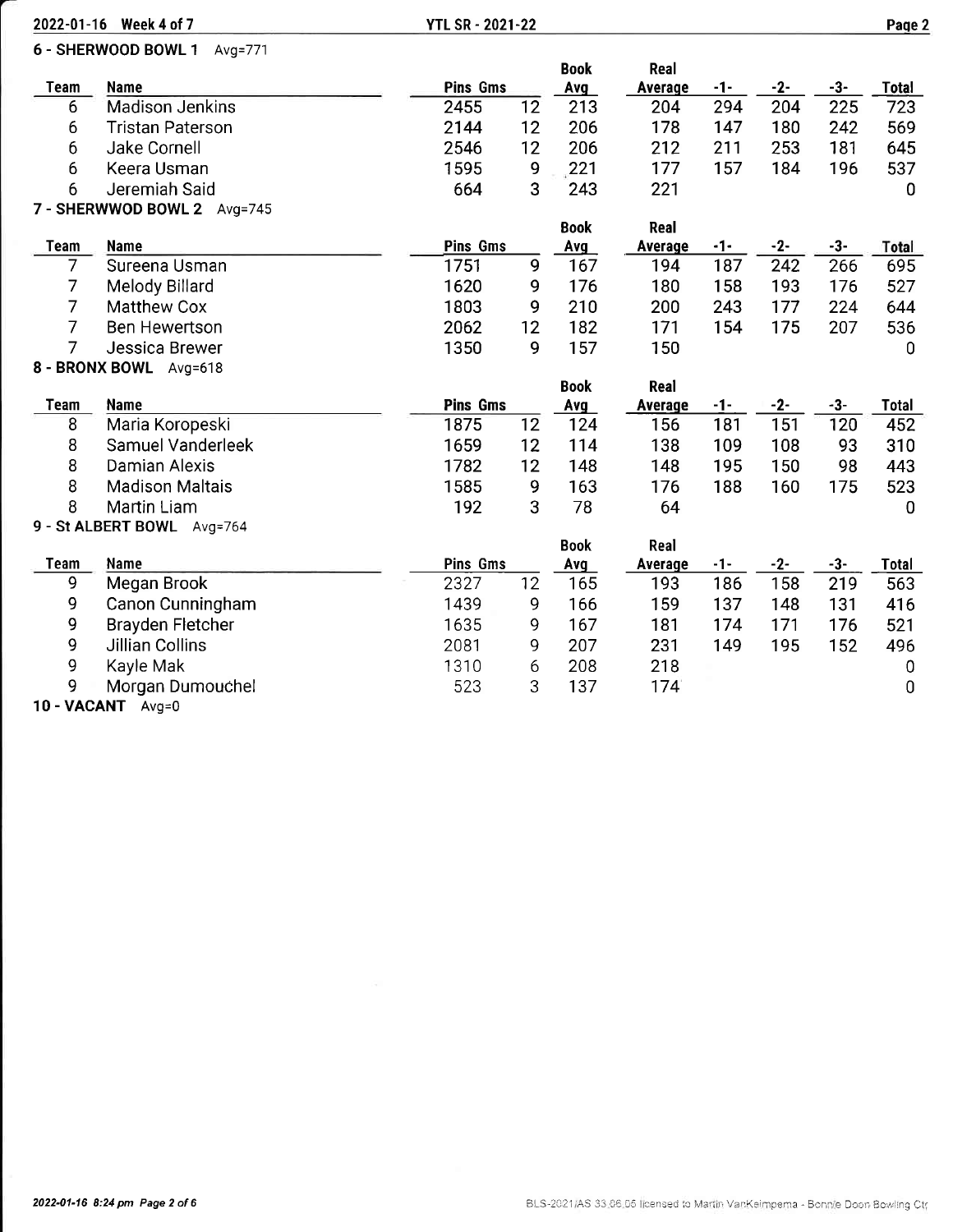| <b>Season High Scores</b> |  |
|---------------------------|--|
|---------------------------|--|

|             | <b>Team Handicap Game</b>        |                       | <b>Team Handicap Series</b>      |                        |
|-------------|----------------------------------|-----------------------|----------------------------------|------------------------|
|             | 1445<br><b>BONNIE DOON RED</b>   |                       | 3890<br>St ALBERT BOWL           |                        |
|             | 1386<br>St ALBERT BOWL           |                       | 3841<br><b>BONNIE DOON RED</b>   |                        |
|             | 1305<br><b>BRONX BOWL</b>        |                       | 3711<br><b>BRONX BOWL</b>        |                        |
|             | 1301<br><b>SHERWWOD BOWL 2</b>   |                       | 3686<br>SHERWWOD BOWL 2          |                        |
|             | 1256<br><b>BONNIE DOON BLACK</b> |                       | 3664<br><b>BONNIE DOON BLACK</b> |                        |
|             | 1256<br><b>FORT SASK</b>         |                       | 3591<br><b>FORT SASK</b>         |                        |
|             | 1210<br>KJ                       |                       | 3554<br>SHERWOOD BOWL 1          |                        |
|             | 1204<br>SHERWOOD BOWL 1          |                       | 3500<br>KJ                       |                        |
|             | 1187<br><b>BONNIE DOON BLUE</b>  |                       | <b>BONNIE DOON BLUE</b><br>3392  |                        |
|             | <b>Scratch Game</b>              | <b>Scratch Series</b> | <b>Handicap Game</b>             | <b>Handicap Series</b> |
| <b>Boys</b> | 347 Ashton Said                  | 845 Ashton Said       | 431 Ashton Said                  | 1097 Ashton Said       |
|             | 301 Noah Nielsen                 | 727 Dante Mahler      | 396 Dante Mahler                 | 1078 Dante Mahler      |
|             | Jayden Troughton<br>281          | 723 Noah Nielsen      | 373 Noah Nielsen                 | 1000 Samuel Vanderlee  |
|             | 279 Dante Mahler                 | 664 Jeremiah Said     | 370 Adam Young                   | 968 Damian Alexis      |
|             | 266 Jeremiah Said                | 659 Jake Cornell      | 366 Samuel Vanderlee             | 959 Adam Young         |
|             | 253 Jake Cornell                 | 649 Jack Pfeiffer     | 365 Brayden Doyle                | 946 Brayden Doyle      |
|             | 247 Jack Pfeiffer                | 644 Matthew Cox       | 358 Jayden Troughton             | 939 Noah Nielsen       |
|             | 243 Matthew Cox                  | 626 Jessie Nystrom    | 357 Canon Cunningha              | 935 Owen Mcdougall     |
|             | 242 Tristan Paterson             | 620 Jayden Troughton  | 354 Tristan Paterson             | 927 Kaden Whillier     |
|             | 237 Canon Cunningha              | 584 Ben Hewertson     | 351 Owen Mcdougall               | 923 Jessie Nystrom     |
| Girls       | 420 Jillian Collins              | 875 Jillian Collins   | 497 Jillian Collins              | 1106 Jillian Collins   |
|             | 294 Madison Jenkins              | 723 Madison Jenkins   | 395 Breanna Nystrom              | 1052 Sureena Usman     |
|             | 290 Breanna Nystrom              | 713 Kayle Mak         | 391 Madison Jenkins              | 1044 Megan Brook       |
|             | 268 Megan Brook                  | 699 Brooke Olund      | 388 Megan Brook                  | 1014 Madison Jenkins   |
|             | 266 Sureena Usman                | 695 Sureena Usman     | 385 Sureena Usman                | 999 Brooke Olund       |
|             | 263 Brooke Olund                 | 684 Megan Brook       | 368 Jessie Romeril               | 977 Breanna Nystrom    |
|             | 248 Kayle Mak                    | 674 Breanna Nystrom   | 362 Brooke Olund                 | 961 Morgan Dumouch     |
|             | 239 Hailey Olund                 | 594 Hailey Olund      | 356 Madison Maltais              | 959 Kayle Mak          |
|             | 235 Jessie Romeril               | 568 Melody Billard    | 353 Chesney Parchmn              | 954 Maria Koropeski    |
|             | 227 Madison Maltais              | 553 Madison Maltais   | 347 Maria Koropeski              | 948 Chesney Parchmn    |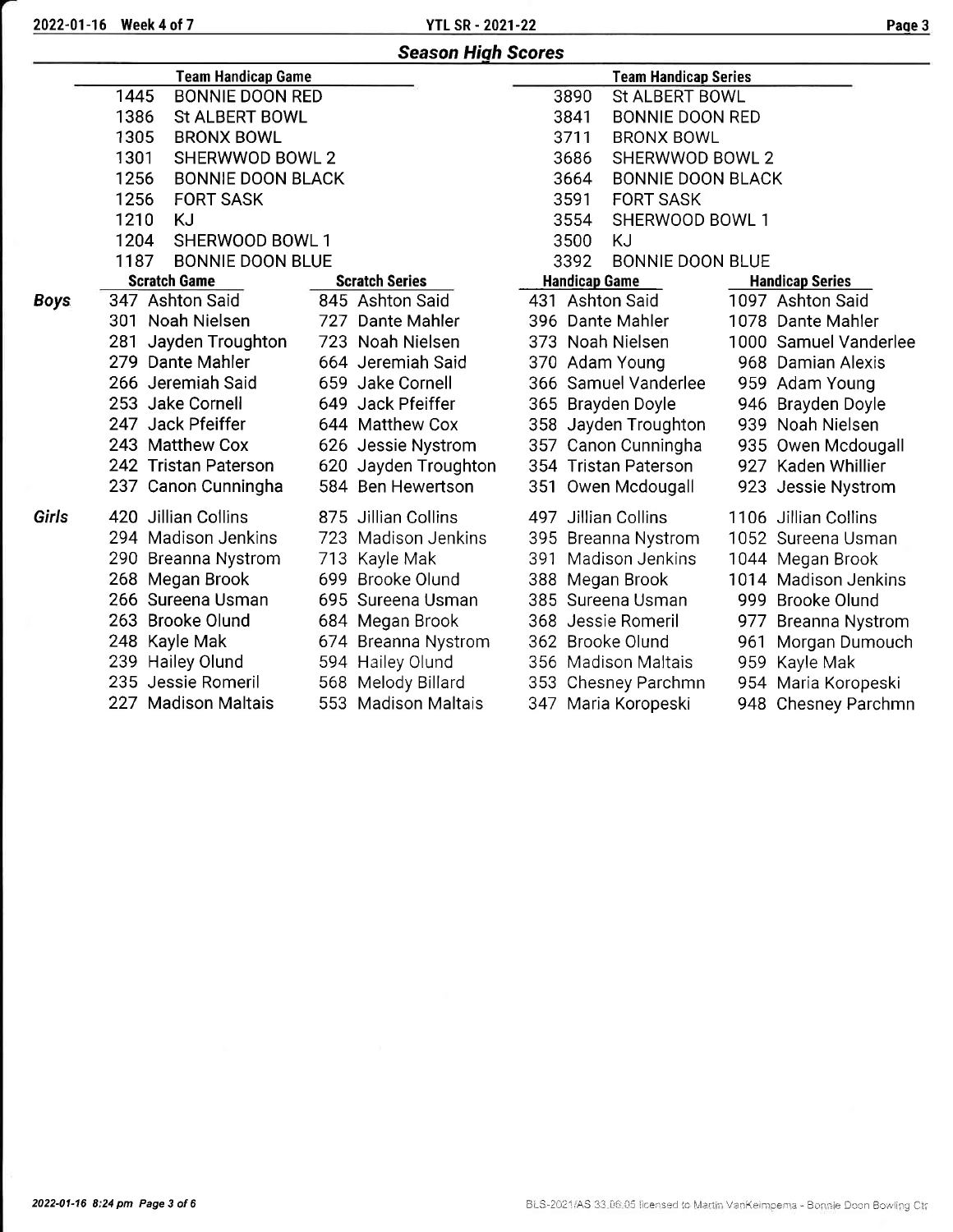2022-01-16 Week 4 of 7 YTL SR -2021-22 Paqe 4

|             | <b>Last Week's Top Scores</b>                                   |                         |                                                                     |                         |  |  |  |  |  |
|-------------|-----------------------------------------------------------------|-------------------------|---------------------------------------------------------------------|-------------------------|--|--|--|--|--|
|             | <b>Team Handicap Game</b>                                       |                         | <b>Team Handicap Series</b>                                         |                         |  |  |  |  |  |
|             | 1301<br>SHERWWOD BOWL 2                                         |                         | 3686                                                                | SHERWWOD BOWL 2         |  |  |  |  |  |
|             | 1256<br><b>FORT SASK</b>                                        |                         | 3561<br><b>FORT SASK</b>                                            |                         |  |  |  |  |  |
|             | <b>BONNIE DOON BLACK</b><br>1242                                |                         | 3554                                                                | SHERWOOD BOWL 1         |  |  |  |  |  |
|             | <b>Scratch Game</b>                                             | <b>Scratch Series</b>   | <b>Handicap Game</b>                                                | <b>Handicap Series</b>  |  |  |  |  |  |
| <b>Boys</b> | 253 Jake Cornell                                                | 645 Jake Cornell        | 370 Adam Young                                                      | 934 Adam Young          |  |  |  |  |  |
|             | 243 Matthew Cox                                                 | 644 Matthew Cox         | 354 Tristan Paterson                                                | 914 Dante Mahler        |  |  |  |  |  |
|             | 242 Tristan Paterson                                            | 635 Dante Mahler        | 351 Owen Mcdougall                                                  | 905 Tristan Paterson    |  |  |  |  |  |
| Girls       | 294 Madison Jenkins                                             | 723 Madison Jenkins     | 391 Madison Jenkins                                                 | 1052 Sureena Usman      |  |  |  |  |  |
|             | 266 Sureena Usman                                               | 695 Sureena Usman       | 385 Sureena Usman                                                   | 1014 Madison Jenkins    |  |  |  |  |  |
|             | 261 Breanna Nystrom                                             | 643 Breanna Nystrom     | 353 Chesney Parchmn                                                 | 916 Breanna Nystrom     |  |  |  |  |  |
|             | <b>Weekly Game Over Average</b><br><b>Game - Avg=Difference</b> |                         | <b>Weekly Series over Average</b><br><b>Series - Avg=Difference</b> |                         |  |  |  |  |  |
| <b>Boys</b> | 235 - 149 = 86                                                  | <b>Adam Young</b>       | 529 - 447=82                                                        | Adam Young √            |  |  |  |  |  |
|             | 242 - 175 = 67                                                  | <b>Tristan Paterson</b> | $635 - 588 = 47$                                                    | <b>Dante Mahler</b>     |  |  |  |  |  |
|             | $231 - 166 = 65$                                                | Owen Mcdougall          | $569 - 525 = 44$                                                    | <b>Tristan Paterson</b> |  |  |  |  |  |
|             | $215 - 154 = 61$                                                | Kaden Whillier          | $536 - 507 = 29$                                                    | Ben Hewertson ∨         |  |  |  |  |  |
|             | 195 - 148 = 47                                                  | Damian Alexis           | $526 - 498 = 28$                                                    | Owen Mcdougall          |  |  |  |  |  |
|             | 253 - 211=42                                                    | <b>Jake Cornell</b>     | $521 - 501 = 20$                                                    | <b>Brayden Fletcher</b> |  |  |  |  |  |
|             | 237 - 196 = 41                                                  | Dante Mahler            | $644 - 630 = 14$                                                    | <b>Matthew Cox</b>      |  |  |  |  |  |
|             | $221 - 181 = 40$                                                | Jessie Nystrom          | $476 - 462 = 14$                                                    | Kaden Whillier          |  |  |  |  |  |
|             | $231 - 193 = 38$                                                | Jayden Troughton        | $645 - 633 = 12$                                                    | <b>Jake Cornell</b>     |  |  |  |  |  |
|             | 207 - 169=38                                                    | <b>Ben Hewertson</b>    | $442 - 432 = 10$                                                    | Mason Tomchyshyn        |  |  |  |  |  |
|             | $243 - 210 = 33$                                                | Matthew Cox             | $585 - 579 = 6$                                                     | Jayden Troughton        |  |  |  |  |  |
|             | 152 - 132=20                                                    | <b>Matthew Hare</b>     | $546 - 543 = 3$                                                     | Jessie Nystrom √        |  |  |  |  |  |
|             | $160 - 144 = 16$                                                | Mason Tomchyshyn        | $443 - 444 = -1$                                                    | Damian Alexis √         |  |  |  |  |  |
|             | $176 - 167 = 9$                                                 | Brayden Fletcher        | $394 - 396 = -2$                                                    | Matthew Hare            |  |  |  |  |  |
|             | $160 - 167 = -7$                                                | Brayden Doyle           | $442 - 501 = -59$                                                   | Brayden Doyle           |  |  |  |  |  |
|             | $156 - 166 = -10$                                               | Shawn Solowan           | $438 - 498 = -60$                                                   | Shawn Solowan           |  |  |  |  |  |
|             | $148 - 166 = 18$                                                | Canon Cunningham        | $416 - 498 = -82$                                                   | Canon Cunningham        |  |  |  |  |  |
|             | $205 - 229 = -24$                                               | Jack Pfeiffer           | $592 - 687 = -95$                                                   | Jack Pfeiffer           |  |  |  |  |  |
|             | $195 - 231 = -36$                                               | Noah Nielsen            | $562 - 693 = -131$                                                  | Noah Nielsen            |  |  |  |  |  |
|             | $109 - 149 = -40$                                               | Samuel Vanderleek       | $310 - 447 = -137$                                                  | Samuel Vanderleek       |  |  |  |  |  |
|             | 173 - 220 = - 47                                                | <b>Ashton Said</b>      | 487 - 660 = - 173                                                   | <b>Ashton Said</b><br>V |  |  |  |  |  |

Girls

| 294 - 192=102    | <b>Madison Jenkins</b>   |
|------------------|--------------------------|
| $266 - 167 = 99$ | Sureena Usman            |
| $207 - 137 = 70$ | <b>Chesney Parchmnet</b> |
| $261 - 198 = 63$ | <b>Breanna Nystrom</b>   |
| $188 - 163 = 25$ | <b>Madison Maltais</b>   |
| $219 - 196 = 23$ | Megan Brook              |
| $225 - 202 = 23$ | <b>Hailey Olund</b>      |

J Sureena Usman sureena ∪sman<br>Madison Jenkins *√* Breanna Nystrom V <sub>,</sub> Chesney Parchmnet Madison Maltais  $\sqrt$ Melody Billard Alyssa Downey 695 - 501 = 194 723 - 576=147 643 - 594=49 458 - 411=47 523 - 489=34  $527 - 528 = -1$ 383 - 390=-7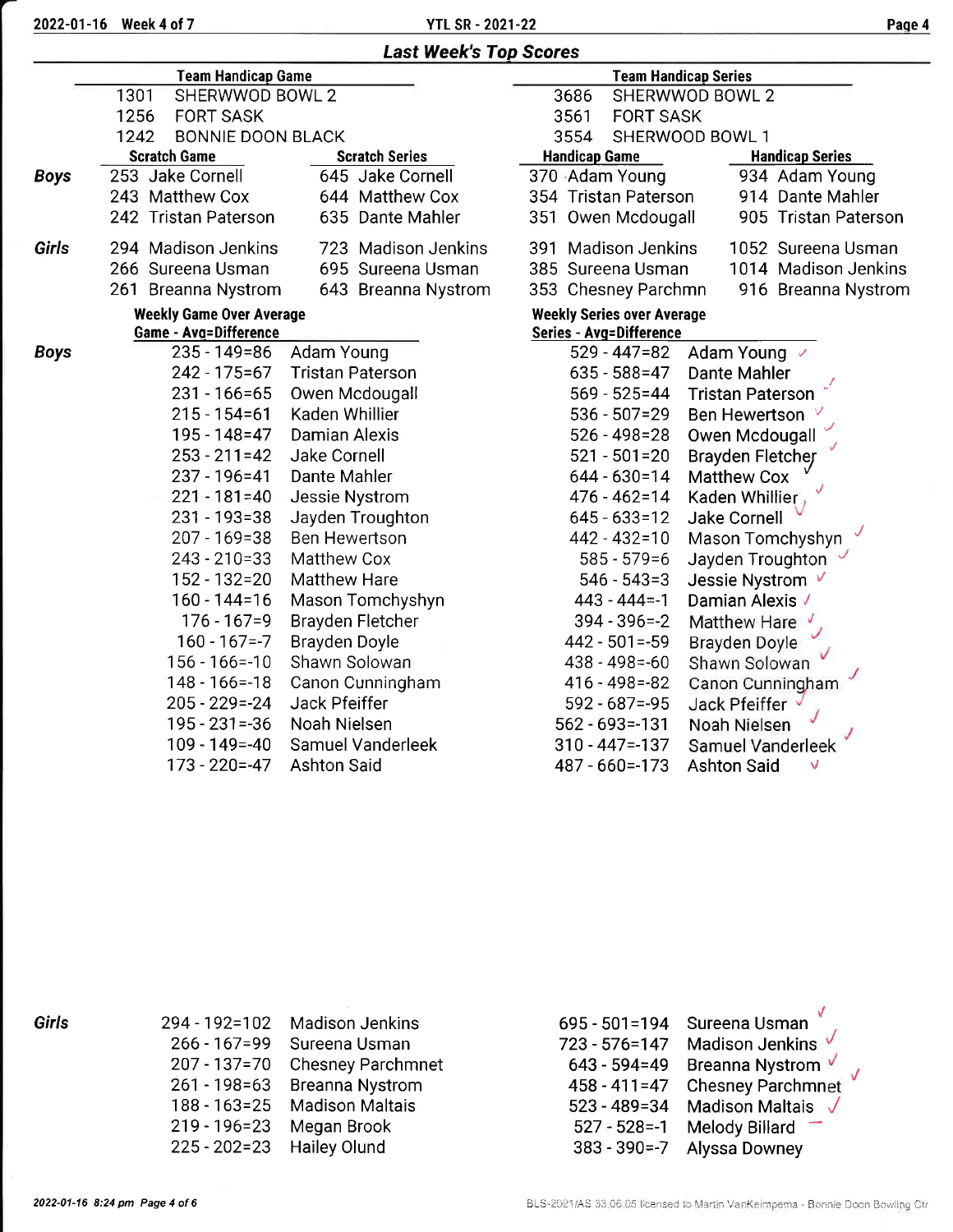196 - 221=-25 Keera Usman

| <b>Weekly Game Over Average</b><br>Game - Avg=Difference |                               | <b>Weekly Series over Average</b><br>Series - Avg=Difference |                                  |
|----------------------------------------------------------|-------------------------------|--------------------------------------------------------------|----------------------------------|
|                                                          | 181 - 158=23 Maria Koropeski  | 594 - 606 = - 12 Hailey Olund                                |                                  |
|                                                          | 245 - 224=21 Brooke Olund     |                                                              | 452 - 474 = - 22 Maria Koropeski |
| 193 - 176 = 17                                           | Melody Billard                | $563 - 588 = -25$                                            | Megan Brook                      |
|                                                          | 144 - 130=14 Alyssa Downey    | $417 - 456 = -39$                                            | Anya McLennan                    |
|                                                          | 151 - 152 = - 1 Anya McLennan | $631 - 672 = -41$                                            | <b>Brooke Olund</b>              |
| $195 - 207 = -12$                                        | Jillian Collins               | $496 - 621 = -125$                                           | Jillian Collins                  |
| 196 - 221 = - 25 Keera Usman                             |                               | 537 - 663 = - 126 Keera Usman                                |                                  |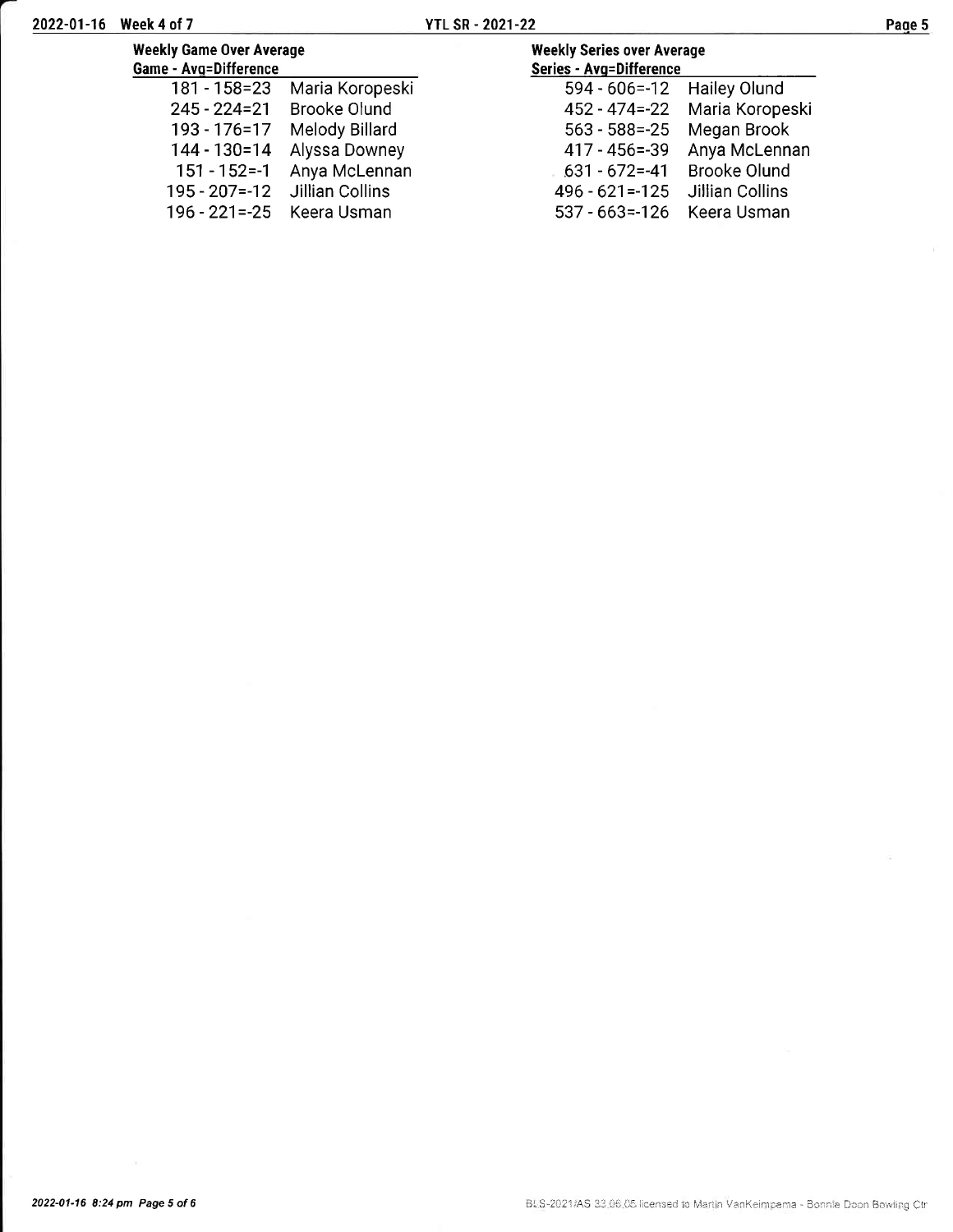### **Effi** Boys

| .                        |                         |             |    | Year-To-Date   |
|--------------------------|-------------------------|-------------|----|----------------|
| <b>Team Name</b>         | Name<br>Jeremiah Said   | Pins<br>664 | 3  | Gms Avg<br>221 |
| SHERWOOD BOWL 1          |                         |             |    |                |
| <b>BONNIE DOON RED</b>   | <b>Ashton Said</b>      | 1977        | 9  | 219            |
| SHERWOOD BOWL 1          | Jake Cornell            | 2546        | 12 | 212            |
| <b>BONNIE DOON BLUE</b>  | Noah Nielsen            | 1820        | 9  | 202            |
| <b>BONNIE DOON BLUE</b>  | <b>Jack Pfeiffer</b>    | 1804        | 9  | 200            |
| SHERWWOD BOWL 2          | <b>Matthew Cox</b>      | 1803        | 9  | 200            |
| <b>BONNIE DOON BLACK</b> | Dante Mahler            | 2402        | 12 | 200            |
| <b>BONNIE DOON BLACK</b> | Jayden Troughton        | 2326        | 12 | 193            |
| <b>BONNIE DOON BLUE</b>  | Owen Mcdougall          | 1104        | 6  | 184            |
| <b>BONNIE DOON BLACK</b> | <b>Jessie Nystrom</b>   | 2181        | 12 | 181            |
| <b>St ALBERT BOWL</b>    | Brayden Fletcher        | 1635        | 9  | 181            |
| SHERWOOD BOWL 1          | <b>Tristan Paterson</b> | 2144        | 12 | 178            |
| SHERWWOD BOWL 2          | <b>Ben Hewertson</b>    | 2062        | 12 | 171            |
| <b>FORT SASK</b>         | <b>Creston Young</b>    | 1479        | 9  | 164            |
| KJ                       | Brayden Doyle           | 1945        | 12 | 162            |
| <b>BONNIE DOON BLACK</b> | Shawn Solowan           | 1935        | 12 | 161            |
| St ALBERT BOWL           | Canon Cunningham        | 1439        | 9  | 159            |
| <b>FORT SASK</b>         | Kaden Whillier          | 1411        | 9  | 156            |
| <b>FORT SASK</b>         | Adam Young              | 1871        | 12 | 155            |
| <b>BONNIE DOON BLUE</b>  | Dominic Brine           | 911         | 6  | 151            |
| <b>BRONX BOWL</b>        | Damian Alexis           | 1782        | 12 | 148            |
| <b>FORT SASK</b>         | Conor Prather           | 421         | 3  | 140            |
| <b>FORT SASK</b>         | Mason Tomchyshyn        | 1259        | 9  | 139            |
| <b>BRONX BOWL</b>        | Samuel Vanderleek       | 1659        | 12 | 138            |
| ΚJ                       | <b>Matthew Hare</b>     | 1590        | 12 | 132            |
| <b>BRONX BOWL</b>        | <b>Martin Liam</b>      | 192         | 3  | 64             |
| ∵∵ Girls                 |                         |             |    |                |
|                          |                         |             |    | Year-To-Date   |
| <b>Team Name</b>         | <b>Name</b>             | <b>Pins</b> |    | Gms Avg        |
| <b>St ALBERT BOWL</b>    | Jillian Collins         | 2081        | 9  | 231            |
|                          |                         |             |    |                |

| St ALBERT BOWL          | <b>Jillian Collins</b>   | 2081 | 9  | 231 |
|-------------------------|--------------------------|------|----|-----|
| <b>BONNIE DOON RED</b>  | <b>Brooke Olund</b>      | 2647 | 12 | 220 |
| St ALBERT BOWL          | Kayle Mak                | 1310 | 6  | 218 |
| SHERWOOD BOWL 1         | <b>Madison Jenkins</b>   | 2455 | 12 | 204 |
| <b>BONNIE DOON RED</b>  | <b>Breanna Nystrom</b>   | 2429 | 12 | 202 |
| <b>BONNIE DOON BLUE</b> | <b>Hailey Olund</b>      | 1773 | 9  | 197 |
| SHERWWOD BOWL 2         | Sureena Usman            | 1751 | 9  | 194 |
| St ALBERT BOWL          | Megan Brook              | 2327 | 12 | 193 |
| SHERWWOD BOWL 2         | Melody Billard           | 1620 | 9  | 180 |
| SHERWOOD BOWL 1         | Keera Usman              | 1595 | 9  | 177 |
| <b>BRONX BOWL</b>       | <b>Madison Maltais</b>   | 1585 | 9  | 176 |
| St ALBERT BOWL          | Morgan Dumouchel         | 523  | 3  | 174 |
| <b>BONNIE DOON RED</b>  | Jessie Romeril           | 976  | 6  | 162 |
| <b>FORT SASK</b>        | <b>Chesney Parchmnet</b> | 938  | 6  | 156 |
| <b>BRONX BOWL</b>       | Maria Koropeski          | 1875 | 12 | 156 |
| ΚJ                      | Anya McLennan            | 1379 | 9  | 153 |
| SHERWWOD BOWL 2         | Jessica Brewer           | 1350 | 9  | 150 |
| ΚJ                      | Alyssa Downey            | 1554 | 12 | 129 |